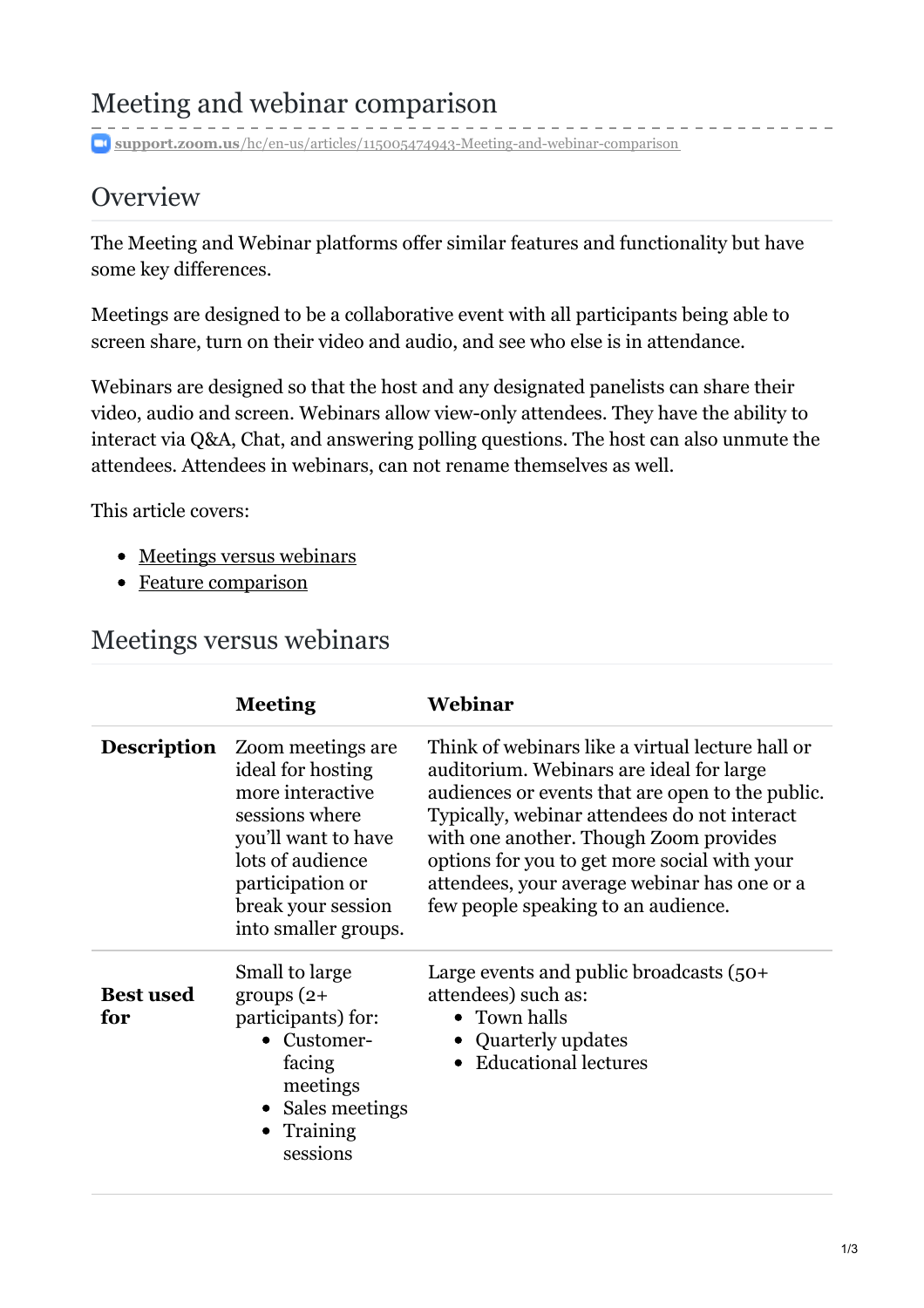| <b>Typically</b><br>used by | General<br>employees<br>• Training<br>groups        | • Event hosts<br>• SVPs and C-Suite                       |
|-----------------------------|-----------------------------------------------------|-----------------------------------------------------------|
| <b>Cost</b>                 | Free and Paid<br>subscription options<br>available. | Paid Add-on, available to Pro or higher<br>subscriptions. |

## <span id="page-1-0"></span>Feature comparison

| <b>Feature</b>                 | <b>Meeting</b>                                                                                                                                                           | Webinar                                                                                                                                                                       |
|--------------------------------|--------------------------------------------------------------------------------------------------------------------------------------------------------------------------|-------------------------------------------------------------------------------------------------------------------------------------------------------------------------------|
| Participant<br>roles           | Host and co-host<br><b>Participant</b><br>Learn more about Meeting Roles.                                                                                                | Host and co-host<br>Panelist<br>Attendee<br>Learn more about Webinar<br>Roles.                                                                                                |
| <b>Audio</b><br>sharing        | All participants can<br>mute/unmute their own audio<br>• Host can mute/request to<br>unmute participants<br>• The Host can set all<br>participants to mute upon<br>entry | Only the Host and<br>panelists can<br>mute/unmute their<br>own audio<br>• Attendees join in<br>listen-only mode*<br>The Host can unmute<br>$\bullet$<br>one or more attendees |
| <b>Video</b><br>sharing        | All participants                                                                                                                                                         | Hosts and panelists                                                                                                                                                           |
| <u>Screen</u><br><u>haring</u> | V                                                                                                                                                                        | V                                                                                                                                                                             |
| Capacity                       | Up to 100 with free license, up to<br>1,000 depending on plan and large<br>meeting add-on.                                                                               | Up to 100-10,000<br>participants, depending on<br>the license.                                                                                                                |
| <b>Participants</b><br>list    | Visible to all participants                                                                                                                                              | Visible to host and panelist                                                                                                                                                  |
| Email<br>reminders             | N/A                                                                                                                                                                      | If registration is enabled                                                                                                                                                    |
| Chat                           | In-meeting Chat                                                                                                                                                          | Webinar chat                                                                                                                                                                  |